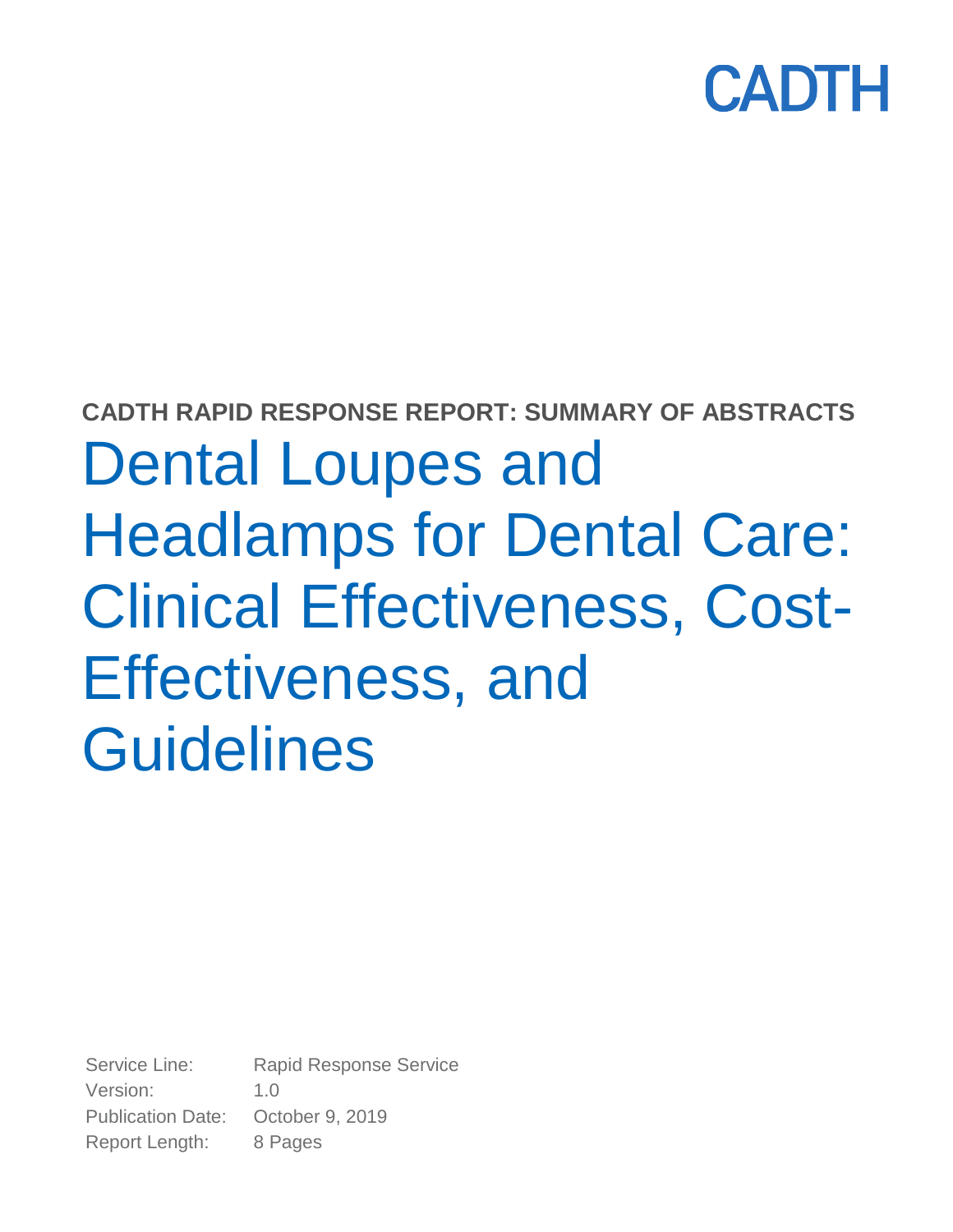## CADTH

#### **Authors:** Shannon Hill, Charlene Argáez

**Cite As:** Dental loupes and headlamps for dental care: clinical effectiveness, cost-effectiveness, and guidelines. Ottawa: CADTH; 2019 Oct. (CADTH rapid response report: summary of abstracts).

Disclaimer: The information in this document is intended to help Canadian health care decision-makers, health care professionals, health systems leaders, and policy-makers make well-informed decisions and thereby improve the quality of health care services. While patients and others may access this document, the document is made available for informational purposes only and no representations or warranties are made with respect to its fitness for any particular purpose. The information in this document should not be used as a substitute for professional medical advice or as a substitute for the application of clinical judgment in respect of the care of a particular patient or other professional judgment in any decision-making process. The Canadian Agency for Drugs and Technologies in Health (CADTH) does not endorse any information, drugs, therapies, treatments, products, processes, or services.

While care has been taken to ensure that the information prepared by CADTH in this document is accurate, complete, and up-to-date as at the applicable date the material was first published by CADTH, CADTH does not make any guarantees to that effect. CADTH does not guarantee and is not responsible for the quality, currency, propriety, accuracy, or reasonableness of any statements, information, or conclusions contained in any third-party materials used in preparing this document. The views and opinions of third parties published in this document do not necessarily state or reflect those of CADTH.

CADTH is not responsible for any errors, omissions, injury, loss, or damage arising from or relating to the use (or misuse) of any information, statements, or conclusions contained in or implied by the contents of this document or any of the source materials.

This document may contain links to third-party websites. CADTH does not have control over the content of such sites. Use of third-party sites is governed by the third-party website owners' own terms and conditions set out for such sites. CADTH does not make any guarantee with respect to any information contained on such third-party sites and CADTH is not responsible for any injury, loss, or damage suffered as a result of using such third-party sites. CADTH has no responsibility for the collection, use, and disclosure of personal information by third-party sites.

Subject to the aforementioned limitations, the views expressed herein do not necessarily reflect the views of Health Canada, Canada's provincial or territorial governments, other CADTH funders, or any third-party supplier of information.

This document is prepared and intended for use in the context of the Canadian health care system. The use of this document outside of Canada is done so at the user's own risk.

This disclaimer and any questions or matters of any nature arising from or relating to the content or use (or misuse) of this document will be governed by and interpreted in accordance with the laws of the Province of Ontario and the laws of Canada applicable therein, and all proceedings shall be subject to the exclusive jurisdiction of the courts of the Province of Ontario, Canada.

The copyright and other intellectual property rights in this document are owned by CADTH and its licensors. These rights are protected by the Canadian *Copyright Act* and other national and international laws and agreements. Users are permitted to make copies of this document for non-commercial purposes only, provided it is not modified when reproduced and appropriate credit is given to CADTH and its licensors.

**About CADTH:** CADTH is an independent, not-for-profit organization responsible for providing Canada's health care decision-makers with objective evidence to help make informed decisions about the optimal use of drugs, medical devices, diagnostics, and procedures in our health care system.

**Funding:** CADTH receives funding from Canada's federal, provincial, and territorial governments, with the exception of Quebec.

Questions or requests for information about this report can be directed to **requests@cadth.ca**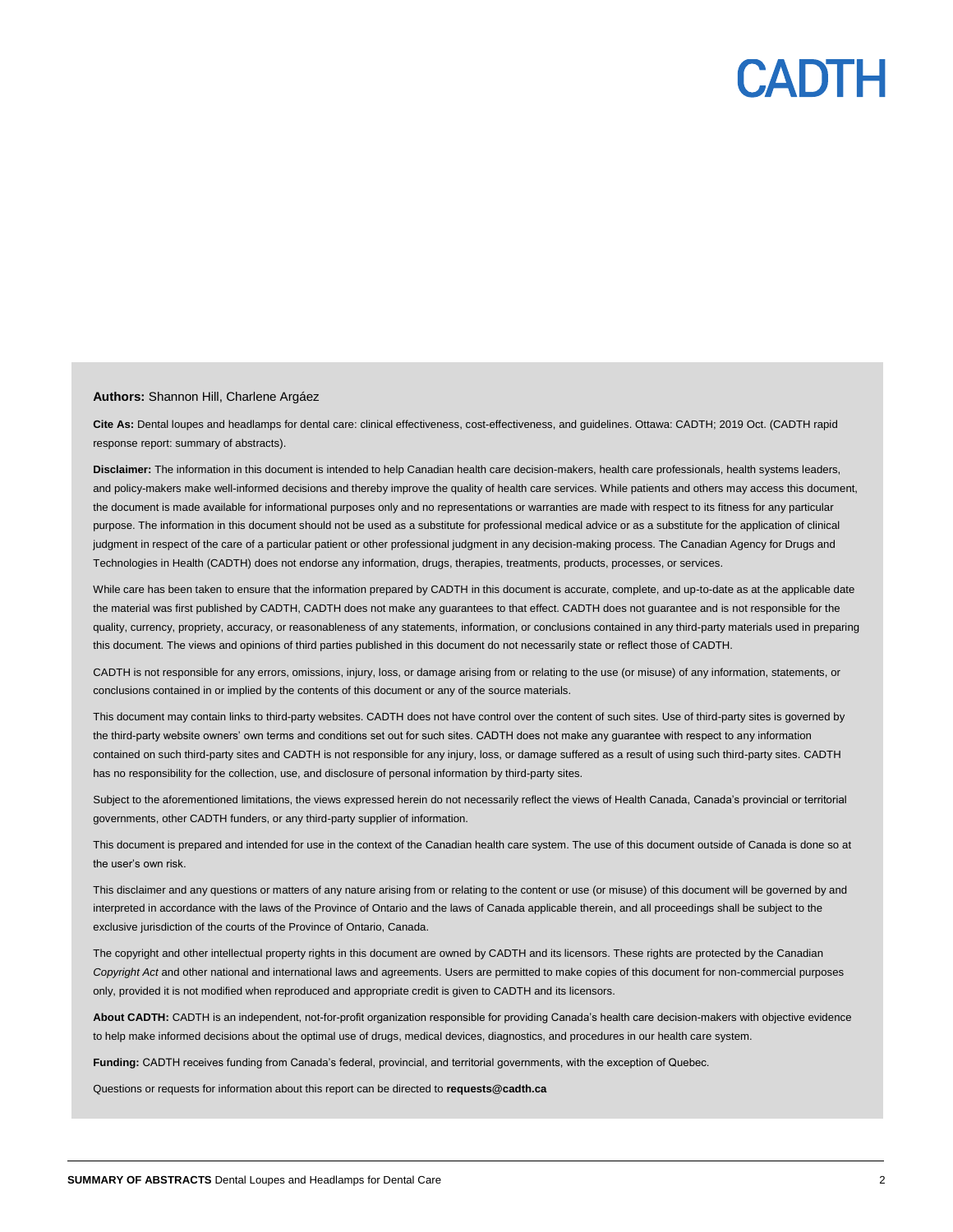

#### **Research Questions**

- 1. What is the comparative clinical effectiveness of dental care performed with dental loupes versus dental care with unaided vision?
- 2. What is the comparative clinical effectiveness of dental care performed with headlamps versus dental care with dental operatory lights?
- 3. What is the comparative cost-effectiveness of dental care performed with dental loupes versus dental care with unaided vision?
- 4. What are the evidence-based guidelines for use of dental loupes for dental procedures?
- 5. What are the evidence-based guidelines for the use of headlamps for dental procedures?

#### **Key Findings**

Two systematic reviews, two randomized controlled trials, and three non-randomized studies were identified regarding the clinical effectiveness of dental care performed with dental loupes versus dental care with unaided vision.

#### **Methods**

A limited literature search was conducted by an information specialist on key resources including PubMed, the Cochrane Library, the University of York Centre for Reviews and Dissemination (CRD) databases, the websites of Canadian and major international health technology agencies, as well as a focused Internet search. The search strategy was comprised of both controlled vocabulary, such as the National Library of Medicine's MeSH (Medical Subject Headings), and keywords. The main search concepts were dental loupes or magnification devices AND dentistry. No search filters were applied to limit the retrieval by study type. Where possible, retrieval was limited to the human population. The search was also limited to English language documents published between January 1, 2009 and September 26, 2019. Internet links were provided, where available.

#### **Selection Criteria**

One reviewer screened citations and selected studies based on the inclusion criteria presented in Table 1.

#### **Table 1: Selection Criteria**

| <b>Population</b>     | Patients receiving dental care                                                                                                 |
|-----------------------|--------------------------------------------------------------------------------------------------------------------------------|
| <b>Ⅰ</b> Intervention | Q1,3,4: Dental care with dental loupes (with or without built-in headlamps)<br>Q2,5: Dental care with headlamps (on their own) |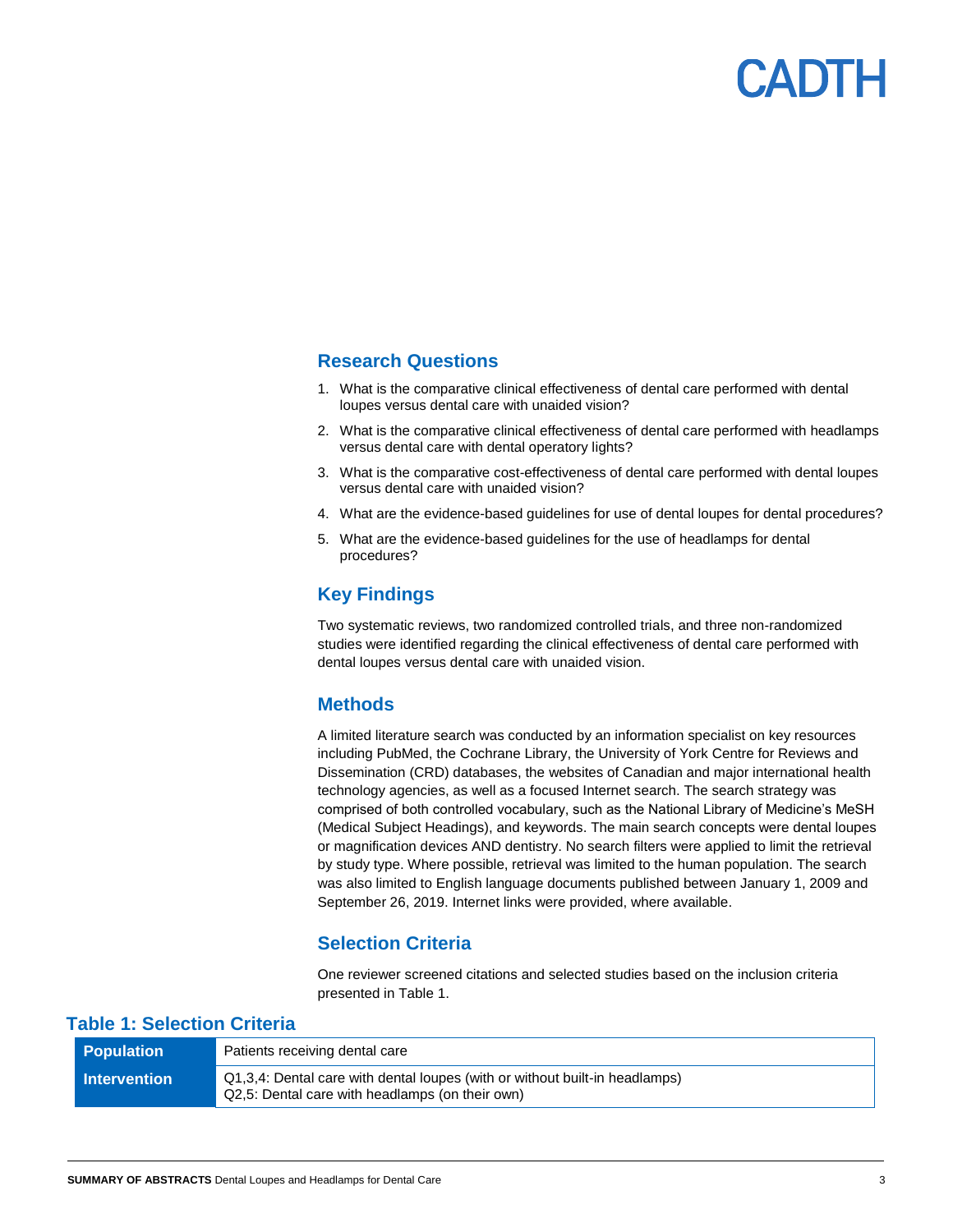# CADTH

| <b>Comparator</b>    | Q1,3: Dental care with unaided vision (e.g., no eye wear, safety goggles, or regular eye wear without<br>magnification)<br>Q2: Dental operatory lights (i.e., the overhead light hanging from the ceiling that can be moved or<br>articulated) or room lights<br>Q4,5: Not applicable                                                                                                                                                                                                                                                                                                         |
|----------------------|-----------------------------------------------------------------------------------------------------------------------------------------------------------------------------------------------------------------------------------------------------------------------------------------------------------------------------------------------------------------------------------------------------------------------------------------------------------------------------------------------------------------------------------------------------------------------------------------------|
| <b>Outcomes</b>      | Q1,2: Clinical effectiveness (e.g., caries detection, change in size of cavity following removal of<br>restoration, identification of dentinal cracks, detection of proximal caries, crown and veneer preparation,<br>root planning, detection of oral pathologies, detection and treatment of canals in root canal therapy,<br>detection of dental remnants [e.g., root tips] during oral surgery) and safety (e.g., risk of injury to the<br>patient)<br>Q3: Cost-effectiveness (e.g., cost per benefit gained, cost per quality-adjusted life-year)<br>Q4,5: Guidelines on appropriate use |
| <b>Study Designs</b> | Health technology assessments, systematic reviews, meta-analyses, randomized control trials, non-<br>randomized studies, economic evaluations, evidence-based guidelines.                                                                                                                                                                                                                                                                                                                                                                                                                     |

#### **Results**

Rapid Response reports are organized so that the higher quality evidence is presented first. Therefore, health technology assessment reports, systematic reviews, and meta-analyses are presented first. These are followed by randomized controlled trials, non-randomized studies, economic evaluations, and evidence-based guidelines.

Two systematic reviews,<sup>1,2</sup> two randomized controlled trials,<sup>3,4</sup> and three non-randomized studies<sup>5-7</sup> were identified regarding the clinical effectiveness of dental care performed with dental loupes versus dental care with unaided vision. No relevant health technology assessments, economic evaluations or evidence-based guidelines were identified.

Additional references of potential interest are provided in the appendix.

#### **Overall Summary of Findings**

Two systematic reviews,<sup>1,2</sup> two randomized controlled trials,<sup>3,4</sup> and three non-randomized studies<sup>5-7</sup> were identified regarding the clinical effectiveness of dental care performed with dental loupes.

The authors of the first systematic review<sup>1</sup> aimed to evaluate and compare the effects of endodontic treatment performed with the aid of magnification devices versus without magnification devices. They also aimed to compare the different magnification devices used in endodontic treatment with one another.<sup>1</sup> The authors of this systematic review found no trials that met the inclusion criteria and concluded that no articles could be identified in the current literature for this review.<sup>1</sup> The authors of the second systematic review<sup>2</sup> investigated if the use of magnification devices in endodontics were associated with improved clinical outcomes. The authors of this systematic review identified three prospective studies on endodontic surgery and found no significant difference in outcomes among patients treated using magnifying loupes, surgical microscope or endoscope.<sup>2</sup> They concluded that the type of magnification device can only minimally affect the treatment outcome.<sup>2</sup> Outcome measurements were not specified in the abstract.<sup>2</sup>

The authors of the first randomized controlled trial<sup>3</sup> evaluated the effectiveness of scaling and root planning (SRP) performed without magnification (unaided), with magnifying loupes, and with a dental operating microscope. Their results suggested a significant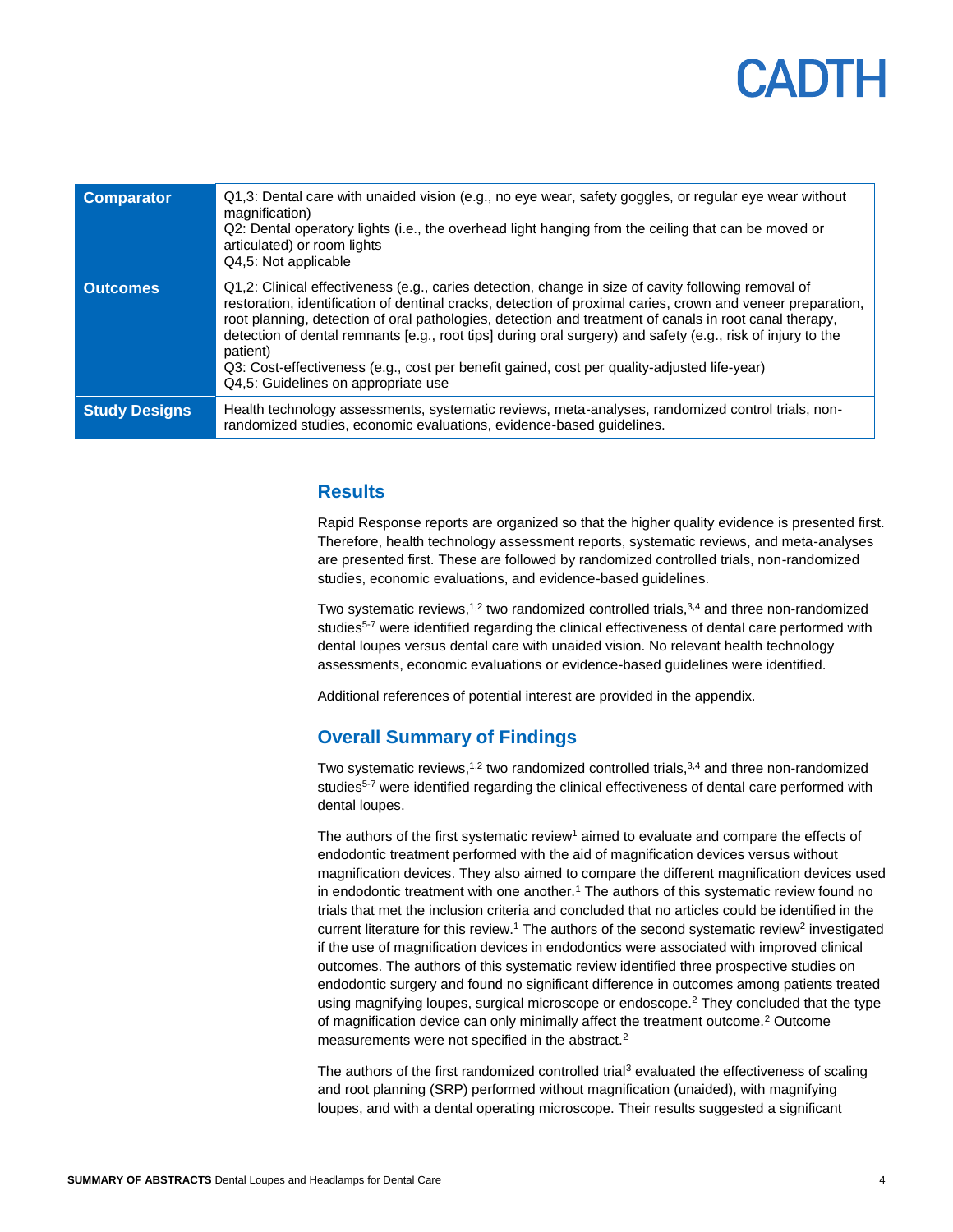# CADTH

difference among the three treatment groups, with the dental operating microscope being the most effective technique for SRP and unaided technique being the least effective for SRP.<sup>3</sup> The authors concluded that magnification tools significantly improve the efficacy of  $SRP<sup>3</sup>$ The authors of the second randomized controlled trial<sup>4</sup> aimed to evaluate the influence of wearing dental loupes on enamel damage during debonding procedures. The authors compared adhesive removal with and without the use of dental loupes and used enamel damage index (EDI), line angle grooves (LAG) and composite residues (CR) to measure outcomes.<sup>4</sup> They found a significant advantage for debonding with dental loupes with regards to EDI, LAG and CR.<sup>4</sup> The authors concluded that dental loupes affect the quality of debonding procedure, resulting in less enamel damage and composite residue, and fewer LAG compared to no dental loupes.<sup>4</sup>

The authors of the first non-randomized study<sup>5</sup> assessed the effectiveness and reliability of magnification in the detection of smooth surface white spot lesions using naked eye and magnifying loupes. Their results suggested that there were significant differences between naked eye and magnifying loupes for the detection of smooth surface white spot lesions with and without air drying.<sup>5</sup> The authors concluded that magnifying loupes are effective for the detection of smooth surface white spot lesions.<sup>5</sup> The authors of the second nonrandomized study<sup>6</sup> investigated clinical and patient-centered outcomes of supragingival scaling performed with or without magnification loupes and illumination. They found that the duration of the treatment was significantly higher in the magnification loupes and illumination group compared to controls. $6$  The authors concluded that magnification loupes (with or without illumination) did not improve clinical and patient-centered outcome of supragingival scaling procedures.<sup>6</sup> The authors of the last non-randomized study<sup>7</sup> compared the time in performing non-surgical endodontic therapy with or without the use of magnifying loupes. The authors found that treatment time was associated with the use of magnifying loupes and concluded that magnifying loupes could significantly reduce the endodontic treatment time.<sup>7</sup>

#### **References Summarized**

#### Health Technology Assessments

No literature identified.

#### Systematic Reviews and Meta-analyses

- 1. Del Fabbro M, Taschieri S, Lodi G, Banfi G, Weinstein RL. Magnification devices for endodontic therapy. *Cochrane Database Syst Rev*. 2015 Dec 9(12):Cd005969. [PubMed: PM26650099](http://www.ncbi.nlm.nih.gov/pubmed/26650099)
- 2. Del Fabbro M, Taschieri S. Endodontic therapy using magnification devices: a systematic review. *J Dent*. 2010 Apr;38(4):269-275. [PubMed: PM20117164](http://www.ncbi.nlm.nih.gov/pubmed/20117164)

#### Randomized Controlled Trials

3. Mohan R, Agrawal S, Gundappa M. Atomic force microscopy and scanning electron microscopy evaluation of efficacy of scaling and root planing using magnification: a randomized controlled clinical study. *Contemp Clin Dent*. 2013 Jul;4(3):286-294. [PubMed: PM24124292](http://www.ncbi.nlm.nih.gov/pubmed/24124292)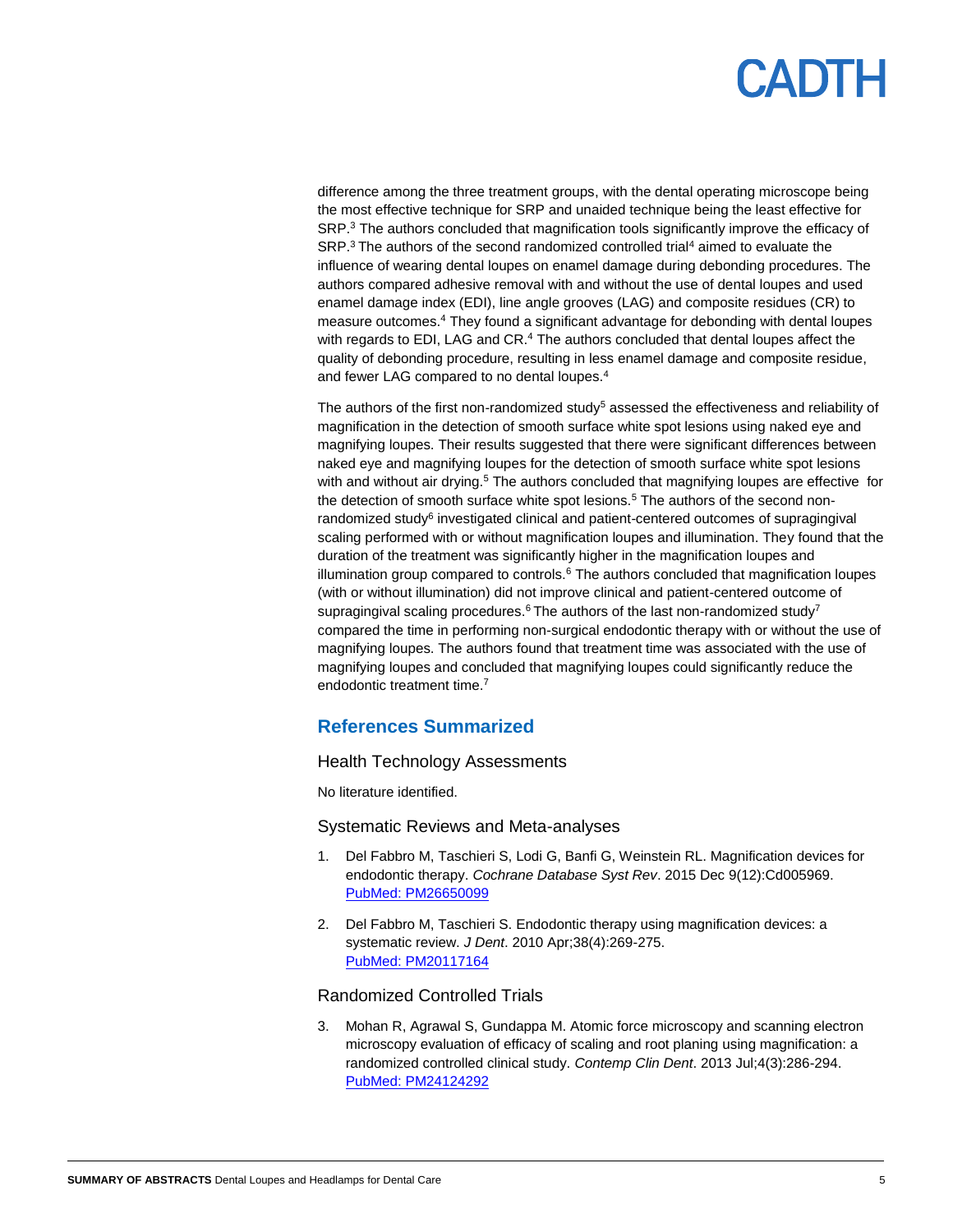

4. Baumann DF, Brauchli L, van Waes H. The influence of dental loupes on the quality of adhesive removal in orthodontic debonding. *J Orofac Orthop*. 2011 Mar;72(2):125-132. [PubMed: PM21503852](http://www.ncbi.nlm.nih.gov/pubmed/21503852)

#### Non-Randomized Studies

- 5. Gupta N, Sandhu M, Sachdev V, Jhingan P. Comparison of visual examination and magnification with DIAGNOdent for detection of smooth surface initial carious lesion-Dry and wet conditions. *Int J Clin Pediatr Dent*. 2019 Jan-Feb;12(1):37-41. [PubMed: PM31496570](http://www.ncbi.nlm.nih.gov/pubmed/31496570)
- 6. Corbella S, Taschieri S, Cavalli N, Francetti L. Comparative evaluation of the use of magnification loupes in supragingival scaling procedures. *J Investig Clin Dent*. 2018 May;9(2):e12315. [PubMed: PM29322638](http://www.ncbi.nlm.nih.gov/pubmed/29322638)
- 7. Wong AW, Zhu X, Zhang S, Li SK, Zhang C, Chu CH. Treatment time for non-surgical endodontic therapy with or without a magnifying loupe. *BMC Oral Health*. 2015 Mar 20;15:40. [PubMed: PM25887978](http://www.ncbi.nlm.nih.gov/pubmed/25887978)

#### Economic Evaluations

No literature identified.

Guidelines and Recommendations

No literature identified.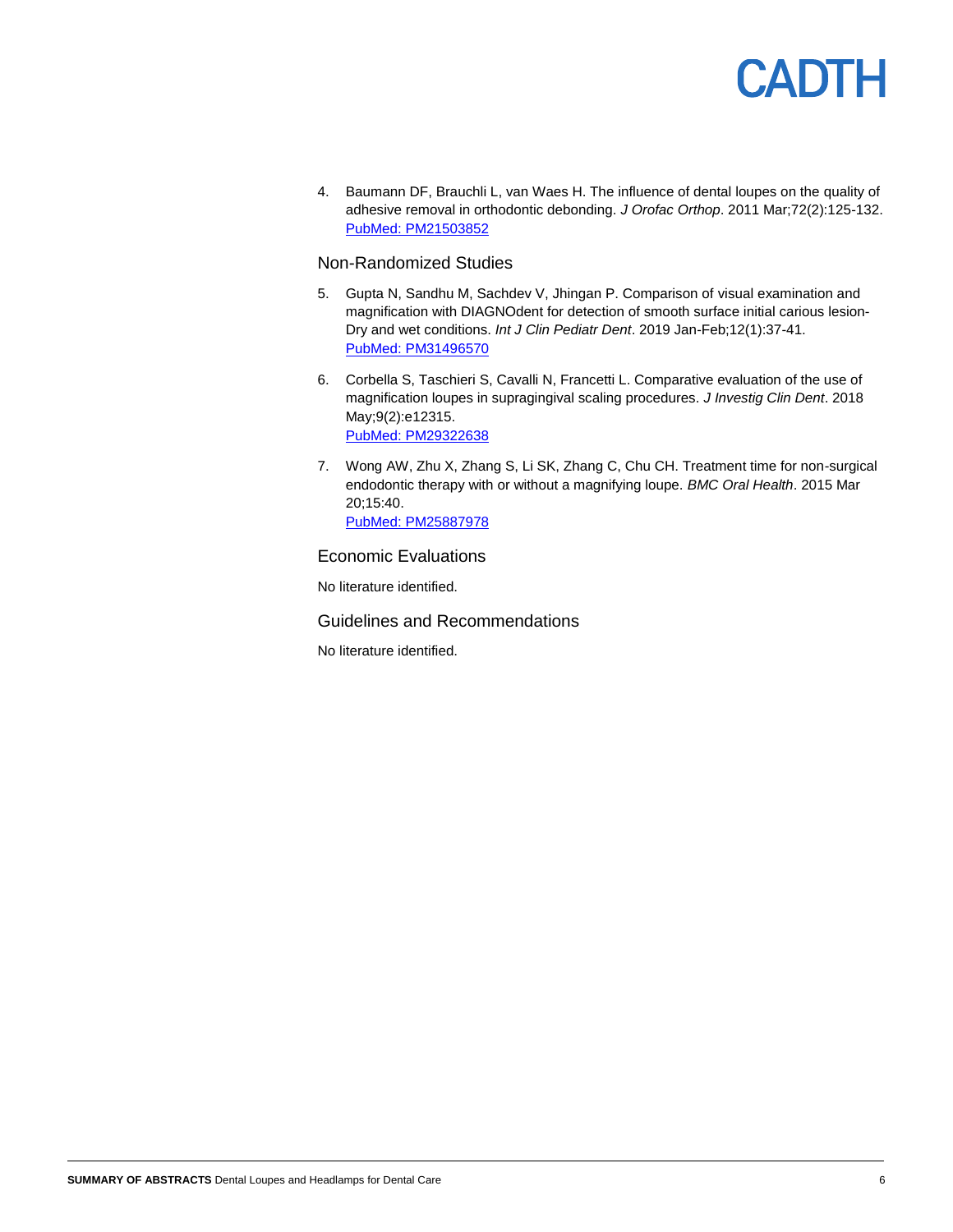# **ANTL**

### **Appendix — Further Information**

#### Previous CADTH Reports

8. Ho C, Argáez C. Dental loupes for dental procedures: a review of the clinical and cost effectiveness. Ottawa (ON): CADTH; 2008 Oct: [https://www.cadth.ca/media/pdf/htis/Dental%20Loupes%20for%20Dental%20Procedur](https://www.cadth.ca/media/pdf/htis/Dental%20Loupes%20for%20Dental%20Procedures%20A%20Review%20of%20the%20Clinical%20and%20Cost-Effectiveness.pdf) [es%20A%20Review%20of%20the%20Clinical%20and%20Cost-Effectiveness.pdf](https://www.cadth.ca/media/pdf/htis/Dental%20Loupes%20for%20Dental%20Procedures%20A%20Review%20of%20the%20Clinical%20and%20Cost-Effectiveness.pdf)  Accessed 2019 Oct 08.

#### Non-Randomized Studies

#### *Simulated Setting*

- 9. Perrin P, Neuhaus KW, Eichenberger M, Lussi A. Influence of different loupe systems and their light source on the vision in endodontics. *Swiss Dent J*. 2019 Aug 28;129(11). [PubMed: PM31460731](http://www.ncbi.nlm.nih.gov/pubmed/31460731)
- 10. Eichenberger M, Biner N, Amato M, Lussi A, Perrin P. Effect of magnification on the precision of tooth preparation in dentistry. *Oper Dent*. 2018 Sep/Oct;43(5):501-507. [PubMed: PM29513642](http://www.ncbi.nlm.nih.gov/pubmed/29513642)
- 11. Perrin P, Neuhaus KW, Lussi A. The impact of loupes and microscopes on vision in endodontics. *Int Endod J*. 2014 May;47(5):425-429. [PubMed: PM24033447](http://www.ncbi.nlm.nih.gov/pubmed/24033447)

#### Review Articles

- 12. Low JF, Dom TNM, Baharin SA. Magnification in endodontics: a review of its application and acceptance among dental practitioners. *Eur J Dent*. 2018 Oct-Dec;12(4):610-616. [PubMed: PM30369811](http://www.ncbi.nlm.nih.gov/pubmed/30369811)
- 13. Wajngarten D, Garcia PPN. Expanding the operating field in endodontics: from magnification loupes to microscope. *Dent Oral Biol Craniofacial Res*. 2018 Mar;1(1):1- 4; [https://www.sciencerepository.org/expanding\\_the\\_operating\\_field\\_in\\_endodontics\\_DO](https://www.sciencerepository.org/expanding_the_operating_field_in_endodontics_DOCR_1-101) [CR\\_1-101](https://www.sciencerepository.org/expanding_the_operating_field_in_endodontics_DOCR_1-101) Accessed 2019 Oct 08.
- 14. Mamoun J. Preparing and restoring composite resin restorations. the advantage of high magnification loupes or the dental surgical operating microscope. *N Y State Dent J*. 2015 Jun-Jul;81(4):18-23. [PubMed: PM26373029](http://www.ncbi.nlm.nih.gov/pubmed/26373029)
- 15. Mamoun J. Use of high-magnification loupes or surgical operating microscope when performing dental extractions. *N Y State Dent J*. 2013 Apr;79(3):28-33. [PubMed: PM23767397](http://www.ncbi.nlm.nih.gov/pubmed/23767397)
- 16. Mamoun J. Use of high-magnification loupes or surgical operating microscope when performing prophylaxes, scaling or root planing procedures. *N Y State Dent J*. 2013 Aug-Sep;79(5):48-52. [PubMed: PM24245463](http://www.ncbi.nlm.nih.gov/pubmed/24245463)